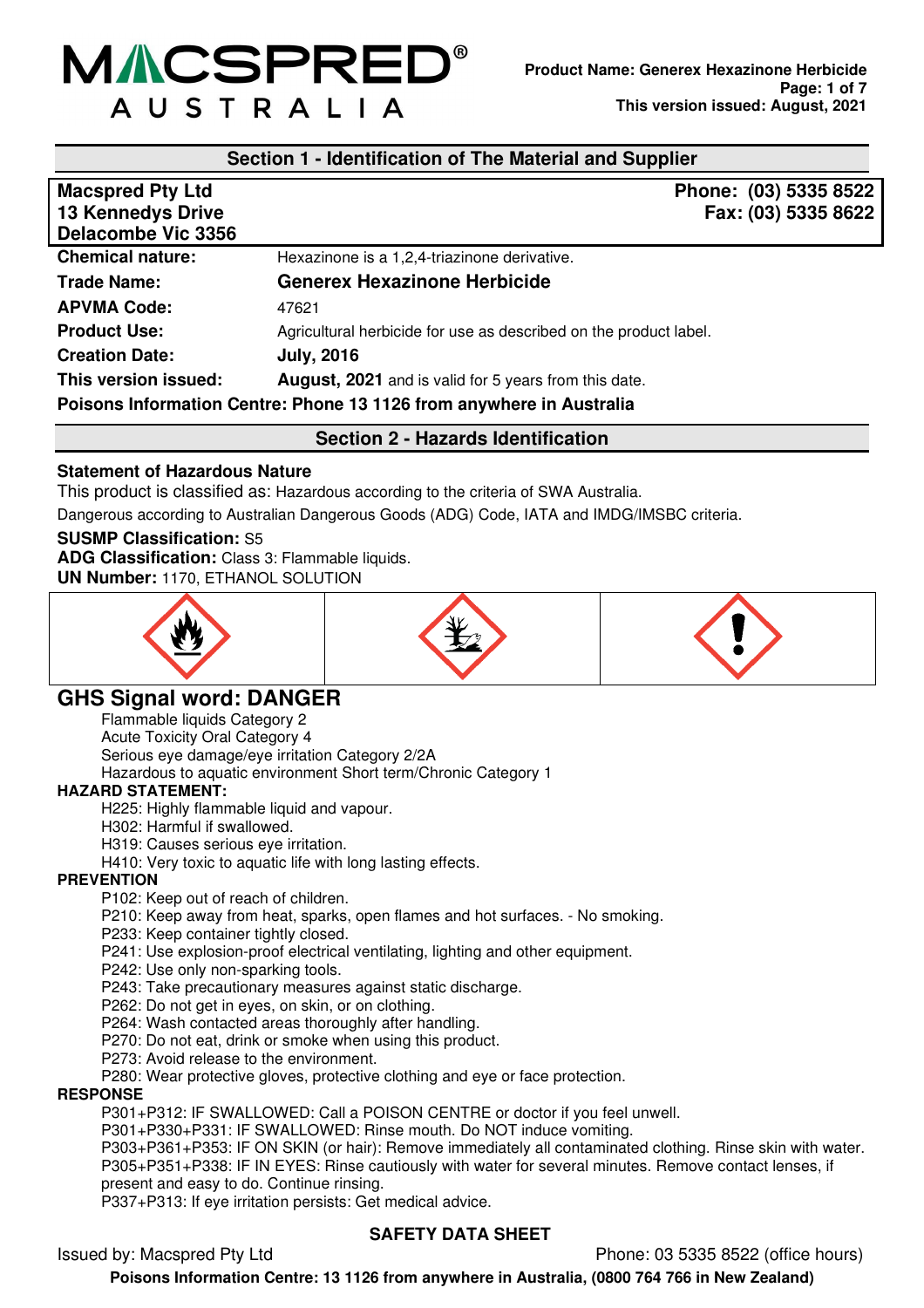

#### P391: Collect spillage.

P370+P378: In case of fire, use carbon dioxide, dry chemical, foam, water fog. Alcohol resistant foam is the preferred firefighting medium but, if it is not available, fine water spray can be used.

#### **STORAGE**

P402+P404: Store in a dry place. Store in a closed container.

P403+P235: Store in a well-ventilated place. Keep cool.

#### **DISPOSAL**

P501: Dispose of contents and containers as specified on the registered label.

# **Emergency Overview**

**Physical Description & colour: Pale yellow liquid.** 

#### **Odour:** Mild alcohol odour.

**Major Health Hazards:** Effects due to acute exposure may include irritation the eyes, nose and throat, as well as nausea and vomiting.

| Section 3 - Composition/Information on Ingredients |               |            |                                |         |
|----------------------------------------------------|---------------|------------|--------------------------------|---------|
| Ingredients                                        | <b>CAS No</b> | Conc,%     | TWA $(mg/m^3)$ STEL $(mg/m^3)$ |         |
| Hexazinone                                         | 51235-04-2    | 250g/L     | not set                        | not set |
| Ethanol                                            | 64-17-5       | 400-500g/L | 1880                           | not set |
| Other non hazardous ingredients                    | secret        | $<$ 5      | not set                        | not set |
| Water                                              | 7732-18-5     | to 100     | not set                        | not set |

This is a commercial product whose exact ratio of components may vary slightly. Minor quantities of other non hazardous ingredients are also possible.

The TWA exposure value is the average airborne concentration of a particular substance when calculated over a normal 8 hour working day for a 5 day working week. The STEL (Short Term Exposure Limit) is an exposure value that should not be exceeded for more than 15 minutes and should not be repeated for more than 4 times per day. There should be at least 60 minutes between successive exposures at the STEL. The term "peak "is used when the TWA limit, because of the rapid action of the substance, should never be exceeded, even briefly.

# **Section 4 - First Aid Measures**

#### **General Information:**

You should call The Poisons Information Centre if you feel that you may have been poisoned, burned or irritated by this product. The number is 13 1126 from anywhere in Australia (0800 764 766 in New Zealand) and is available at all times. Have this SDS with you when you call.

**Inhalation:** No first aid measures normally required. However, if inhalation has occurred, and irritation has developed, remove to fresh air and observe until recovered. If irritation becomes painful or persists more than about 30 minutes, seek medical advice.

**Skin Contact:** Quickly and gently, blot or brush away excess chemical. Wash gently and thoroughly with water (use non-abrasive soap if necessary) for 20 minutes or until product is removed. Under running water, remove contaminated clothing, shoes and leather goods (e.g. watchbands and belts). Completely decontaminate clothing, shoes and leather goods before reuse or discard. Obtain medical advice if irritation becomes painful or lasts more than a few minutes.

**Eye Contact:** Quickly and gently blot or brush away product. Immediately flush the contaminated eye(s) with lukewarm, gently flowing water until the product is removed or until a few minutes after irritation has ceased, while holding the eyelid(s) open. Take care not to rinse contaminated water into the unaffected eye or onto the face. Obtain medical advice if irritation becomes painful or lasts more than a few minutes.

**Ingestion:** First aid is not generally required. If in doubt, contact a Poisons Information Centre or a doctor.

# **Section 5 - Fire Fighting Measures**

**Fire and Explosion Hazards**: This product is classified as a flammable liquid. There is a moderate risk of an explosion from this product if commercial quantities are involved in a fire. Firefighters should take care and appropriate precautions. Any explosion will likely spread the fire to surrounding materials. Water spray may be used to cool drums involved in a fire, reducing the chances of an explosion. This product, if scattered, may form flammable or explosive dust clouds in air.

Fire decomposition products from this product may be toxic if inhaled. Take appropriate protective measures. **Extinguishing Media:** Try to contain spills, minimise spillage entering drains or water courses.

# **SAFETY DATA SHEET**

Issued by: Macspred Pty Ltd Phone: 03 5335 8522 (office hours)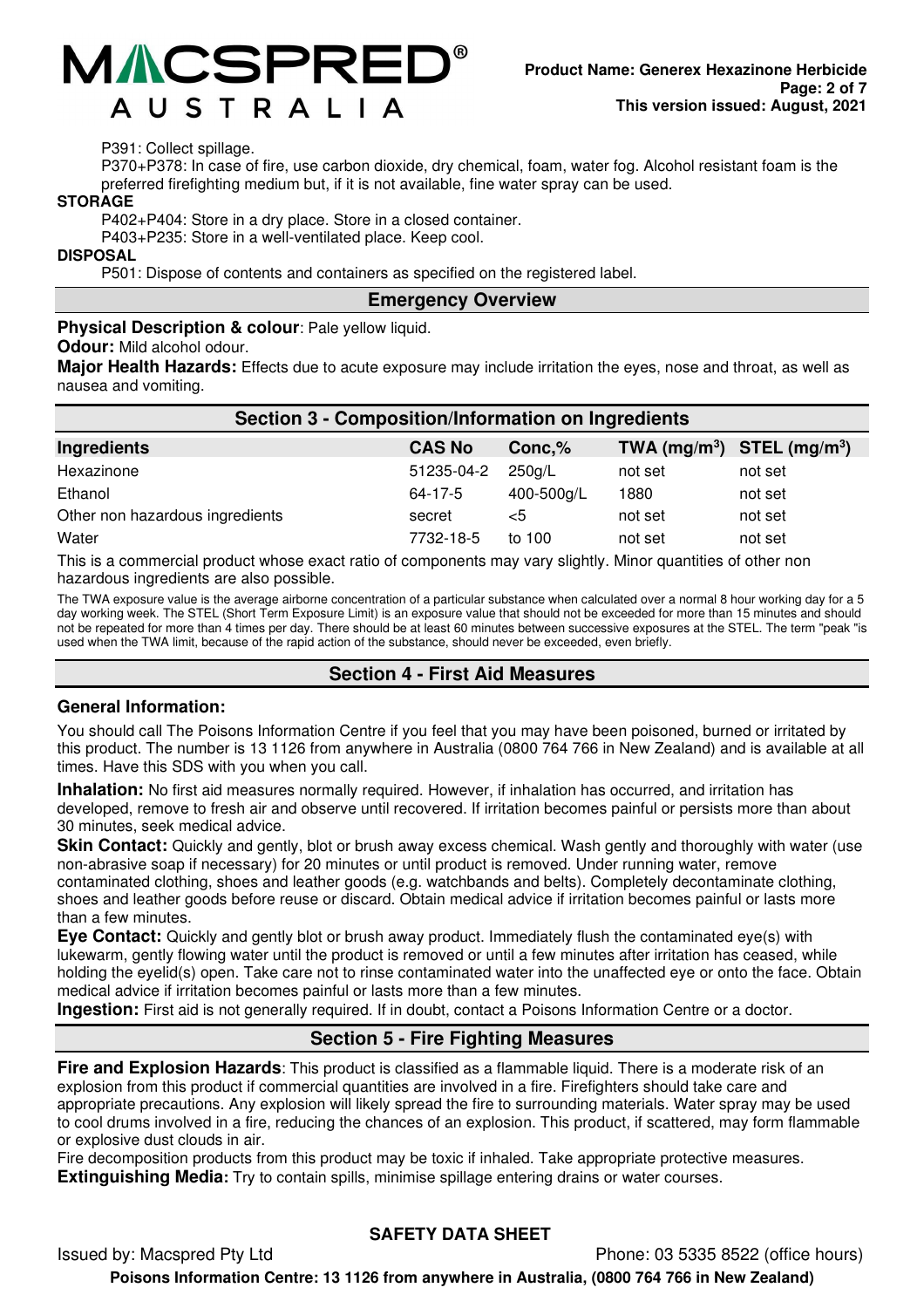

Fire Fighting: If a significant quantity of this product is involved in a fire, call the fire brigade. There is a danger of a violent reaction or explosion if significant quantities of this product are involved in a fire. Recommended personal protective equipment is full fire kit and breathing apparatus.

| Flash point:                     | Approx $23-25$ °C                              |
|----------------------------------|------------------------------------------------|
| <b>Upper Flammability Limit:</b> | No data.                                       |
| <b>Lower Flammability Limit:</b> | No data.                                       |
| <b>Autoignition temperature:</b> | No data.                                       |
| <b>Flammability Class:</b>       | Flammable Category 3 (GHS); Flammable (AS1940) |
|                                  |                                                |

#### **Section 6 - Accidental Release Measures**

**Accidental release:** In the event of a major spill, prevent spillage from entering drains or water courses. Evacuate the spill area and deny entry to unnecessary and unprotected personnel. Wear full protective clothing including face mask, face shield and gauntlets. All skin areas should be covered. See above under Personal Protection regarding Australian Standards relating to personal protective equipment. Suitable materials for protective clothing include rubber, PVC. Stop leak if safe to do so, and contain spill. Absorb onto sand, vermiculite or other suitable absorbent material. If spill is too large or if absorbent material is not available, try to create a dike to stop material spreading or going into drains or waterways. Avoid using sawdust or other combustible material. Sweep up and shovel or collect recoverable product into labelled containers for recycling or salvage, and dispose of promptly. After spills, wash area preventing runoff from entering drains. If a significant quantity of material enters drains, advise emergency services. Full details regarding disposal of used containers, spillage and unused material may be found on the label. If there is any conflict between this SDS and the label, instructions on the label prevail. Ensure legality of disposal by consulting regulations prior to disposal. Thoroughly launder protective clothing before storage or re-use. Advise laundry of nature of contamination when sending contaminated clothing to laundry.

# **Section 7 - Handling and Storage**

**Handling:** Keep exposure to this product to a minimum, and minimise the quantities kept in work areas. Check Section 8 of this SDS for details of personal protective measures, and make sure that those measures are followed. The measures detailed below under "Storage" should be followed during handling in order to minimise risks to persons using the product in the workplace. Also, avoid contact or contamination of product with incompatible materials listed in Section 10.

**Storage:** This product is a Scheduled Poison. Observe all relevant regulations regarding sale, transport and storage of this class of poison. Store in a cool, well ventilated area, and make sure that surrounding electrical devices and switches are suitable. Check containers periodically for leaks. Containers should be kept closed in order to minimise contamination and possible evaporation. Make sure that the product does not come into contact with substances listed under "Materials to avoid" in Section 10. If you keep more than 1000L of flammable liquids of Packaging Group III, you probably require a license to do so. If you have any doubts, we suggest you contact your licensing authority in order to clarify your obligations. Check packaging - there may be further storage instructions on the label.

#### **Section 8 - Exposure Controls and Personal Protection**

The following Australian Standards will provide general advice regarding safety clothing and equipment:

Respiratory equipment: **AS/NZS 1715**, Protective Gloves: **AS 2161**, Occupational Protective Clothing: AS/NZS 4501 set 2008, Industrial Eye Protection: **AS1336** and **AS/NZS 1337**, Occupational Protective Footwear: **AS/NZS2210**.

| <b>SWA Exposure Limits</b> | TWA (mg/m $3)$ ) | STEL (mg/m <sup>3</sup> ) |
|----------------------------|------------------|---------------------------|
| Ethanol                    | 1880             | not set                   |

The ADI for Hexazinone is set at 0.1mg/kg/day. The corresponding NOEL is set at 10mg/kg/day. ADI means Acceptable Daily Intake; NOEL means No-observable-effect-level. Data from Australian ADI List, June 2014.

**Ventilation:** No special ventilation requirements are normally necessary for this product. However make sure that the work environment remains clean and that vapours and mists are minimised.

**Eye Protection:** Protective glasses or goggles should be worn when this product is being used. Failure to protect your eyes may cause them harm. Emergency eye wash facilities are also recommended in an area close to where this product is being used.

**Skin Protection:** Prevent skin contact by wearing impervious gloves, clothes and, preferably, apron. Make sure that all skin areas are covered. See below for suitable material types.

**Protective Material Types:** We suggest that protective clothing be made from the following materials: rubber, PVC.

#### **SAFETY DATA SHEET**

Issued by: Macspred Pty Ltd Phone: 03 5335 8522 (office hours)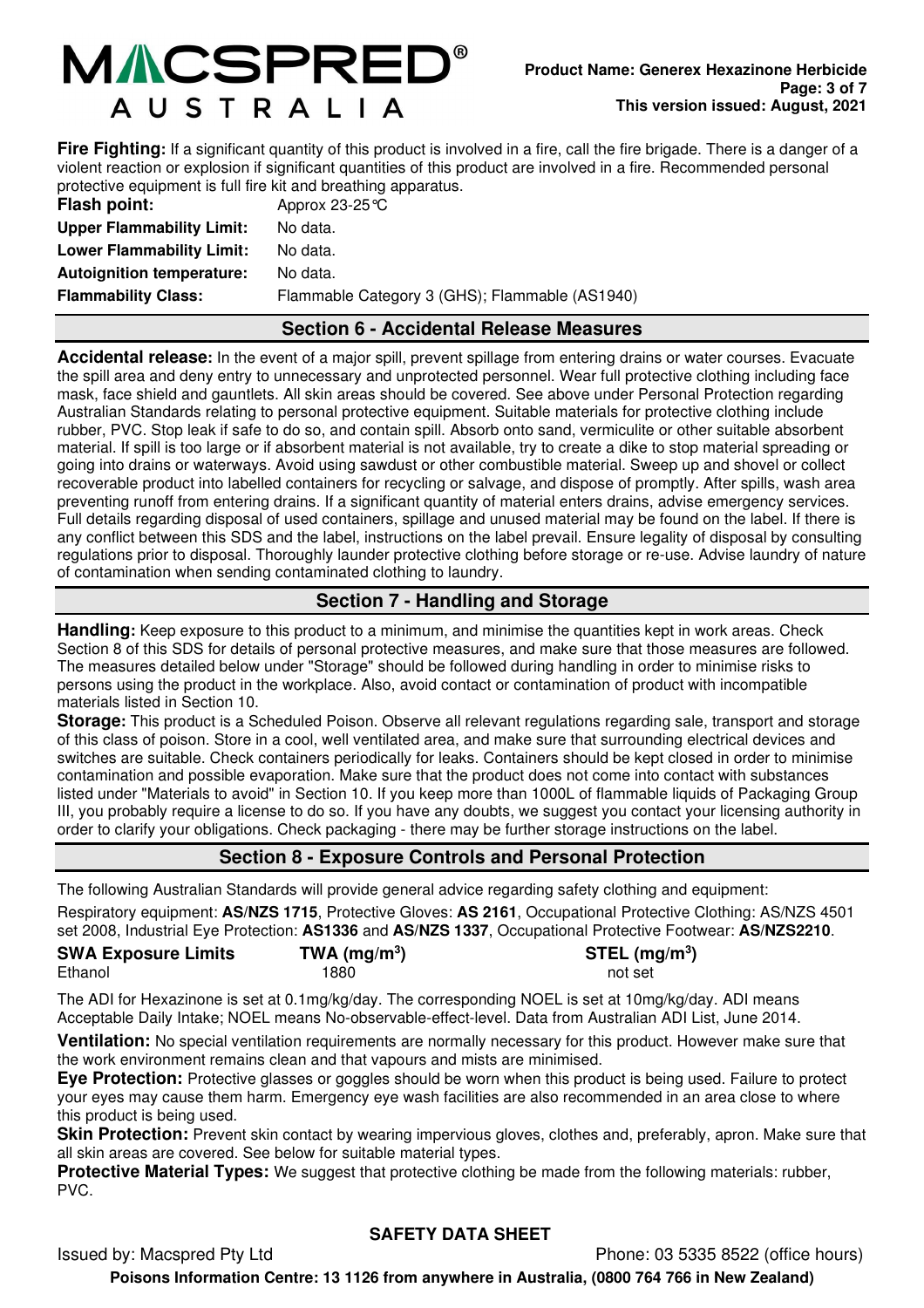

**Respirator:** Usually, no respirator is necessary when using this product. However, if you have any doubts consult the Australian Standard mentioned above. Otherwise, not normally necessary. Eyebaths or eyewash stations and safety deluge showers should be provided near to where this product is being used.

# **Section 9 - Physical and Chemical Properties:**

| <b>Physical Description &amp; colour:</b> | Pale yellow liquid.                              |
|-------------------------------------------|--------------------------------------------------|
| Odour:                                    | Mild alcohol odour.                              |
| <b>Boiling Point:</b>                     | Approx 80 ℃ at 100kPa                            |
| <b>Freezing/Melting Point:</b>            | No specific data. Liquid at normal temperatures. |
| <b>Volatiles:</b>                         | Approx 70%                                       |
| <b>Vapour Pressure:</b>                   | No data.                                         |
| <b>Vapour Density:</b>                    | No data.                                         |
| <b>Specific Gravity:</b>                  | 0.97 approx                                      |
| <b>Water Solubility:</b>                  | Completely soluble.                              |
| pH:                                       | No data.                                         |
| <b>Volatility:</b>                        | No data.                                         |
| <b>Odour Threshold:</b>                   | No data.                                         |
| <b>Evaporation Rate:</b>                  | No data.                                         |
| <b>Coeff Oil/water distribution:</b>      | 1.2 at pH 7 (log P octanol/water)                |
| <b>Autoignition temp:</b>                 | No data.                                         |

#### **Section 10 - Stability and Reactivity**

**Reactivity**: This product is unlikely to react or decompose under normal storage conditions. However, if you have any doubts, contact the supplier for advice on shelf life properties.

**Conditions to Avoid:** This product should be kept in a cool place, preferably below 30°C. Keep away from sources of sparks or ignition. Handle and open containers carefully. Any electrical equipment in the area of this product should be flame proofed.

**Incompatibilities:** oxidising agents.

**Fire Decomposition:** Carbon dioxide, and if combustion is incomplete, carbon monoxide and smoke. Nitrogen and its compounds, and under some circumstances, oxides of nitrogen. Occasionally hydrogen cyanide gas. Water. Carbon monoxide poisoning produces headache, weakness, nausea, dizziness, confusion, dimness of vision, disturbance of judgment, and unconsciousness followed by coma and death. Hydrogen cyanide poisoning signs and symptoms are weakness, dizziness, headache, nausea, vomiting, coma, convulsions, and death. Death results from respiratory arrest. Hydrogen cyanide gas acts very rapidly; symptoms and death can both occur quickly. **Polymerisation:** This product is unlikely to undergo polymerisation processes.

#### **Section 11 - Toxicological Information**

**Toxicity: Acute toxicity:** Hexazinone is harmful via the oral route, with a reported LD<sub>50</sub> of 1690 mg/kg in rats, and 860 mg/kg in male guinea pigs. Via the dermal route, it is practically nontoxic, with a reported dermal LD<sub>50</sub> in rabbits of greater than 5278 mg/kg. Hexazinone does not cause significant skin irritation or sensitization in guinea pigs or rabbits, but it does cause severe eye irritation in rabbits. Hexazinone's inhalation toxicity is very low, its 1-hour inhalation  $LC_{50}$  is greater than 7.48 mg/L in rats. Effects due to acute exposure may include irritation the eyes, nose and throat, as well as nausea and vomiting.

**Chronic toxicity:** Over a 2-week period, male rats receiving dietary doses of 300 mg/kg/day showed no evidence of cumulative toxicity. Male rats receiving doses of 50 mg/kg/day over 90 days showed no effects, but higher doses caused decreased body weights. Body weight gain was seen in dogs at doses of about 35 mg/kg/day and higher over 1 year. Very high doses for 8 weeks did not affect hamsters and caused only increased liver weights in mice. **Reproductive effects:** Female rats, fed moderate to high doses (up to 150 mg/kg) over two generations, showed no

effects on reproduction or milk production, but only reduced offspring weight. Available evidence suggests that Hexazinone is unlikely to cause reproductive effects in humans.

**Teratogenic effects:** Pregnant female rats receiving doses up to 100 mg/kg/day during gestation, and rabbits receiving up to 125 mg/kg/day, evidenced no fetal abnormalities. Teratogenic effects were observed in rats only at maternal doses greater than 400 mg/kg/day during gestation. It is unlikely that Hexazinone would pose a teratogenic effects in humans under normal conditions.

**Mutagenic effects:** Hexazinone showed no mutagenic activity in the Ames assay and tests using Chinese hamster ovary cell cultures. In living animal tests, no changes in chromosomal structure occurred. In other laboratory analyses

#### **SAFETY DATA SHEET**

Issued by: Macspred Pty Ltd Phone: 03 5335 8522 (office hours)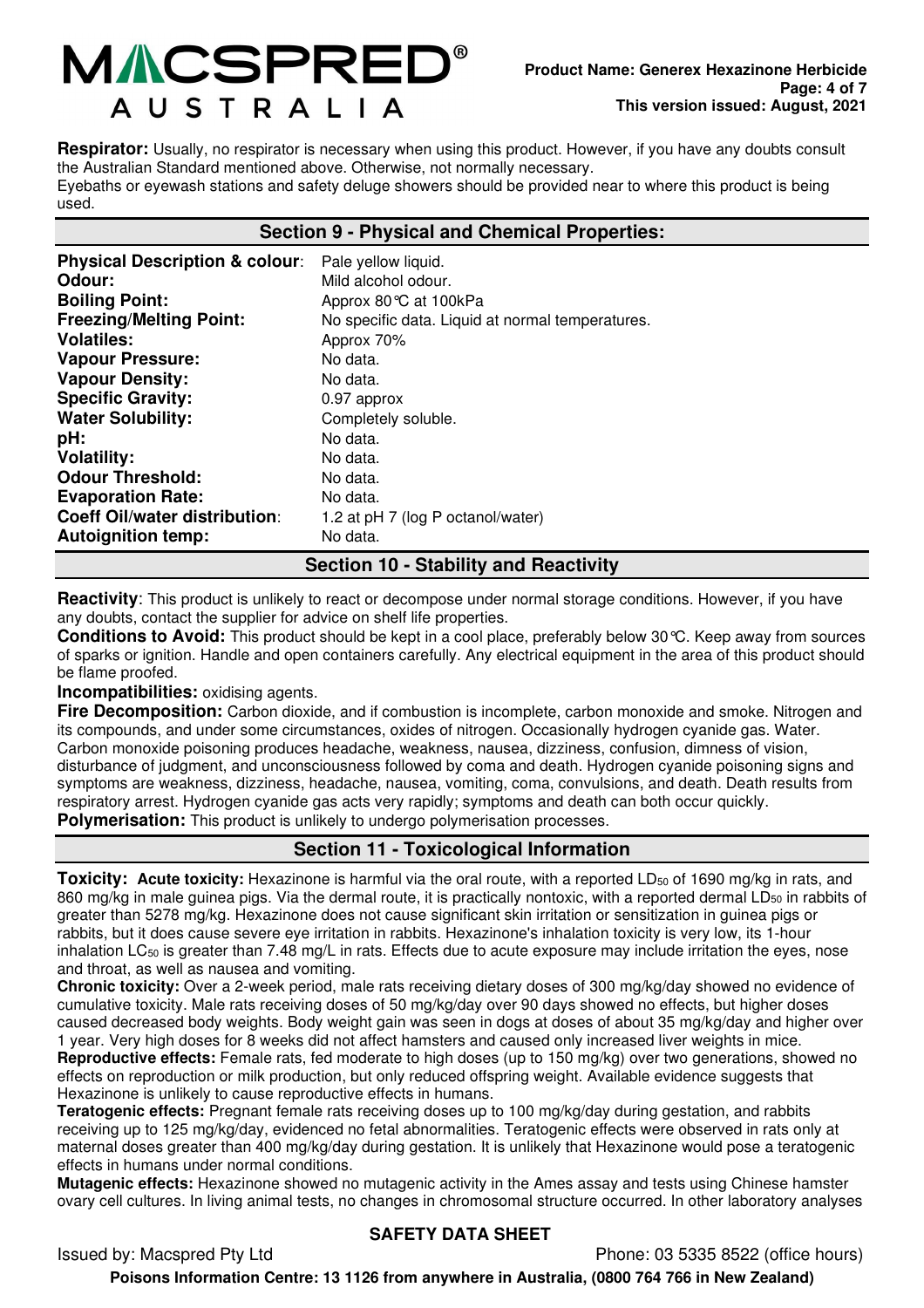

of its capacity to induce genetic disruption, results were inconclusive. The evidence suggests Hexazinone is either slightly or nonmutagenic.

**Carcinogenic effects:** Rats, mice, and dogs have been tested for 1 to 2 years on diets containing up to 500 mg/kg. Hexazinone was not carcinogenic in rats, and was only carcinogenic in mice at dietary levels of over 300 mg/kg. At these levels in mice, liver adenomas were observed. These studies suggest that Hexazinone is unlikely to be carcinogenic to humans under normal circumstances.

**Organ toxicity:** Target organs affected in lab animals by chronic Hexazinone exposure include the liver.

**Fate in humans and animals:** Hexazinone is fairly rapidly processed and excreted by animal systems. Rats typically excrete Hexazinone almost completely within 3 to 6 days, the majority in urine. Long-term exposure does not diminish this rapid processing and elimination; rats given prior exposure for 2 weeks excreted almost all of the product within 3 days. Less than 1% of the parent Hexazinone was detected in urine and faeces. There does not appear to be any significant tissue accumulation. Dairy cows given small amounts of Hexazinone in their diets for 30 days had no detectable residues in milk, fat, liver, kidney, or lean muscle, but did have minute amounts of a Hexazinone metabolite in their milk. Lactating goats given small amounts of Hexazinone for 5 days also had small amounts of the compound in their milk and livers.

# **Classification of Hazardous Ingredients**

Ingredient **Risk Phrases** 

#### Hexazinone

- Acute toxicity category 4
- Eye irritation category 2
- Hazardous to the aquatic environment (acute) category 1
- Hazardous to the aquatic environment (chronic) category 1

#### Ethanol

- Flammable liquid category 2
- Eye irritation category 2A

# **Potential Health Effects**

See section 11 for Chronic exposure studies.

# **Inhalation**

**Short term exposure:** Available data indicates that this product is not harmful. However product may be mildly irritating, although unlikely to cause anything more than mild transient discomfort.

# **Skin Contact:**

**Short term exposure:** Available data indicates that this product is not harmful. It should present no hazards in normal use. However product is a skin irritant. Symptoms may include itchiness and reddening of contacted skin. Other symptoms may also become evident, but all should disappear once exposure has ceased.

# **Eye Contact:**

**Short term exposure:** Available data shows that this product is not harmful. However product is an eye irritant. Symptoms may include stinging and reddening of eyes and watering which may become copious. Other symptoms may also become evident. If exposure is brief, symptoms should disappear once exposure has ceased. However, lengthy exposure or delayed treatment may cause permanent damage.

# **Ingestion:**

**Short term exposure:** This product is unlikely to cause any irritation problems in the short or long term.

#### **Carcinogen Status:**

**SWA:** No significant ingredient is classified as carcinogenic by SWA. **NTP:** No significant ingredient is classified as carcinogenic by NTP. **IARC:** No significant ingredient is classified as carcinogenic by IARC.

# **Section 12 - Ecological Information**

Very toxic to aquatic organisms, may cause long-term adverse effects to the aquatic environment.

# **SAFETY DATA SHEET**

Issued by: Macspred Pty Ltd Phone: 03 5335 8522 (office hours)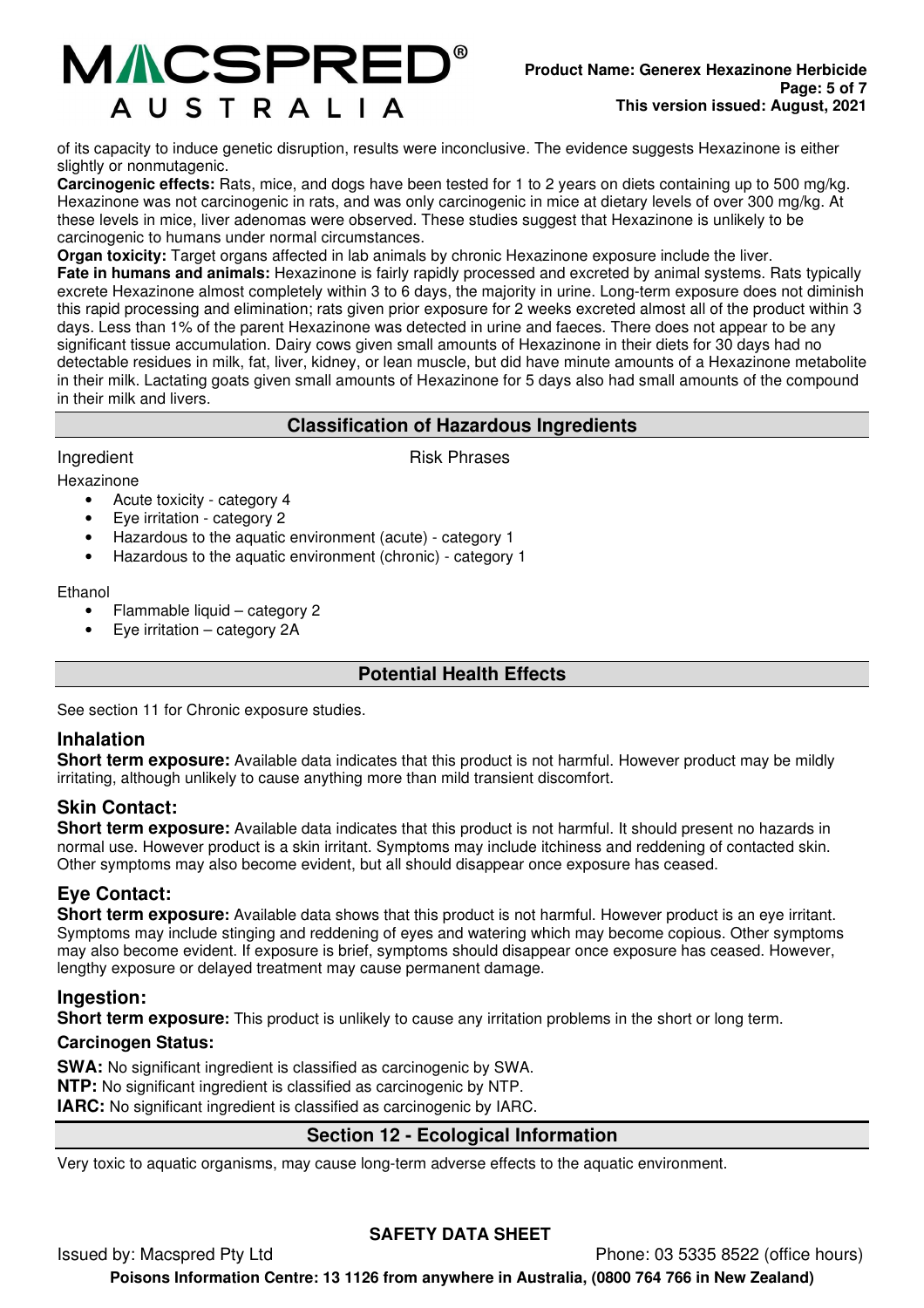

**Effects on birds:** Hexazinone is slightly to practically nontoxic to birds. The acute oral LD<sub>50</sub> of Hexazinone in bobwhite quail is 2258 mg/kg. The 5- to 8-day dietary  $LG_{50}$  in bobwhite quail and mallard ducklings is greater than 10,000 ppm.

**Effects on aquatic organisms:** Hexazinone is slightly toxic to fish and other freshwater organisms. Some of the reported 96-hour LC<sub>50</sub> values include: rainbow trout, 320 mg/L; bluegill, 370 mg/L; fathead minnow, 274 mg/L. The 48hour LC<sub>50</sub> for Hexazinone in the water flea, Daphnia magna, is 151 mg/L. The bioconcentration factor in bluegill sunfish is only seven times the ambient water concentration, indicating very low bioaccumulation in fish. **Effects on other organisms:** Hexazinone is nontoxic to honey bees. The herbicide is toxic to larch trees (Larix spp.), and should not be used for weed control in forested areas.

#### **Environmental Fate:**

**Breakdown in soil and groundwater:** Hexazinone is of moderate to high persistence in the soil environment. Measured field half-lives range from less than 30 to 180 days, with a representative value of about 90 days. Hexazinone is broken down by soil microbes, which release carbon dioxide in the process. Sunlight may also break down the compound via photodegradation. The rate of breakdown under natural field conditions will depend on many site-specific variables, including sunlight, rainfall, soil type, and rate of application. Hexazinone does not evaporate to any appreciable extent from soil. Hexazinone is very poorly adsorbed to soil particles, very soluble in water, and slowly degraded, so it is likely to be mobile in most soils and has the potential to contaminant groundwater. **Breakdown in water:** Photodecomposition, biodegradation, and dilution are the prime mechanisms for loss of Hexazinone activity in aquatic systems.

**Breakdown in vegetation:** Hexazinone is readily absorbed in the root zone and translocated throughout the plant. It is less mobile following uptake from the foliage. It is converted in non-susceptible plants to less phytotoxic compounds. In susceptible plants, it is more persistent and can result in disruption of photosynthesis and chloroplast damage.

# **Section 13 - Disposal Considerations**

**Disposal:** Special help is available for the disposal of Agricultural Chemicals. The product label will give general advice regarding disposal of small quantities, and how to cleanse containers. However, for help with the collection of unwanted rural chemicals, contact ChemClear 1800 008 182 http://www.chemclear.com.au/ and for help with the disposal of empty drums, contact DrumMuster http://www.drummuster.com.au/ where you will find contact details for your area.

#### **Section 14 - Transport Information**

**Dangerous according to Australian Dangerous Goods (ADG) Code, IATA and IMDG/IMSBC criteria.**

**UN Number:** 1170, ETHANOL SOLUTION **Hazchem Code:** •2Y **Special Provisions:** 144, 223 **Limited quantities:** ADG 7 specifies a Limited Quantity value of 5 L for this class of product. **Dangerous Goods Class:** Class 3, Flammable liquids. **Packing Group:** III **Packing Instruction:** P001, IBC03, LP01

Class 3 Flammable Liquids shall not be loaded in the same vehicle or packed in the same freight container with Classes 1 (Explosives), 2.1 (Flammable Gases where flammable liquids and flammable gases are both in bulk), 2.3 (Toxic Gases), 4.2 (Spontaneously Combustible Substances), 5.1 (Oxidising Agents), 5.2 (Organic Peroxides), 6 (Toxic Substances, except Flammable Liquid is nitromethane), and 7 (Radioactive Substances). They may however be loaded in the same vehicle or packed in the same freight container with Classes 2.1 (Flammable Gases except where the Flammable Liquids and Flammable Gases are in bulk), 2.2 (Non-Flammable Non-Toxic Gases), 4.1 (Flammable Solids), 4.3 (Dangerous When Wet Substances), 6 (Toxic Substances, except where Flammable Liquid is nitromethane), 8 (Corrosive Substances), 9 (Miscellaneous Dangerous Goods), Foodstuffs or foodstuff empties.

# **Section 15 - Regulatory Information**

**AICS:** All of the significant ingredients in this product are compliant with NICNAS regulations.

# **Section 16 - Other Information**

**This SDS contains only safety-related information. For other data see product literature.** 

**Acronyms:** 

**ADG Code** Australian Code for the Transport of Dangerous Goods by Road and Rail (7<sup>th</sup> edition)

# **SAFETY DATA SHEET**

Issued by: Macspred Pty Ltd **Phone: 03 5335 8522** (office hours)